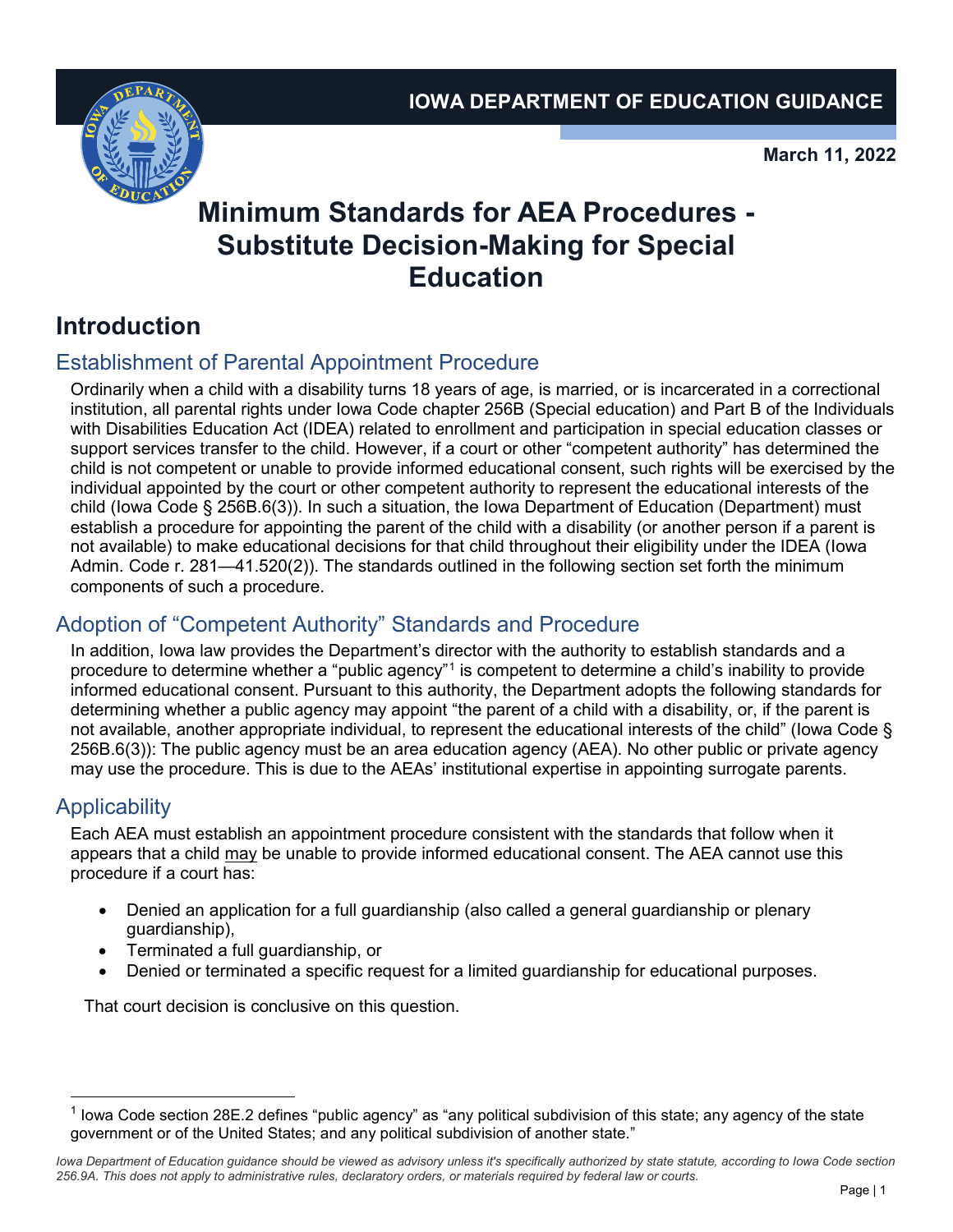## **Minimum AEA Procedures**

#### Provide the Child Notice

The AEA must provide the child with notice at the start of this procedure, as well as access to the evidence upon which the AEA based its conclusion that the child may be unable to provide informed educational consent. That notice must provide the child with an opportunity to respond to the allegations, present evidence, and call and question witnesses.

#### Interview the Child

The child must be interviewed, either in-person or by video conference. To ensure meaningful communication with the child, the AEA should use the mode of communication specified in the child's individualized education plan (IEP). Any interview, regardless of the mode of communication, must be synchronous and must allow the fact-finder to observe the child and the child's answers.

#### Review the Child's Information

In addition to the interview of the child, the AEA must review the following information:

- Information provided by the child;
- Information provided by the child's teachers and service providers;
- The child's evaluation reports;
- The child's IEP:
- The child's progress measurement data:
- The child's formative and summative assessment results;
- Information on the child's achievement in the general education curriculum;
- Information about the child's participation in extracurricular and cocurricular activities (if any);
- Information about the child's paid work history and other work activities (if any);
- Medical and social histories in the child's education records;
- Other information in the child's cumulative record:
- Information about other alternate decision makers for the child (e.g., substitute medical decision makers);
- Information provided by the child's parents or guardians; and
- Other relevant information about the child.

#### Appropriately Trained and Objective AEA Employee Decides

An AEA's decision regarding whether the child is unable to provide informed educational consent:

- Must be made by an AEA employee with appropriate training and who is not involved in the child's education or care;
- Cannot be based on a single data point or piece of information; and
- Cannot be based solely on the wishes or demands of the child's parents.

#### PRESUMPTION OF INFORMED EDUCATIONAL CONSENT AND OVERCOMING IT BY CLEAR AND CONVINCING EVIDENCE

The AEA must presume the child is able to provide informed educational consent. That presumption may only be overcome by clear and convincing evidence, when the evidence is considered as a whole. "'Clear and convincing evidence' means there are *no serious or substantial doubts* as to the correctness [of] conclusions of law drawn from the evidence" (*In re C.B.*, 611 N.W.2d 489, 492 (Iowa 2000); emphasis added).

#### *Insufficient Evidence to Overcome the Presumption of the Child's Ability to Provide Informed Educational Consent*

On its own, a child's diagnosis, disability "category," IEP service, or funding level is insufficient to overcome the presumption that the child is able to give informed educational consent. In addition, the AEA must consider whether the child is unable to provide informed educational consent, not whether the child has